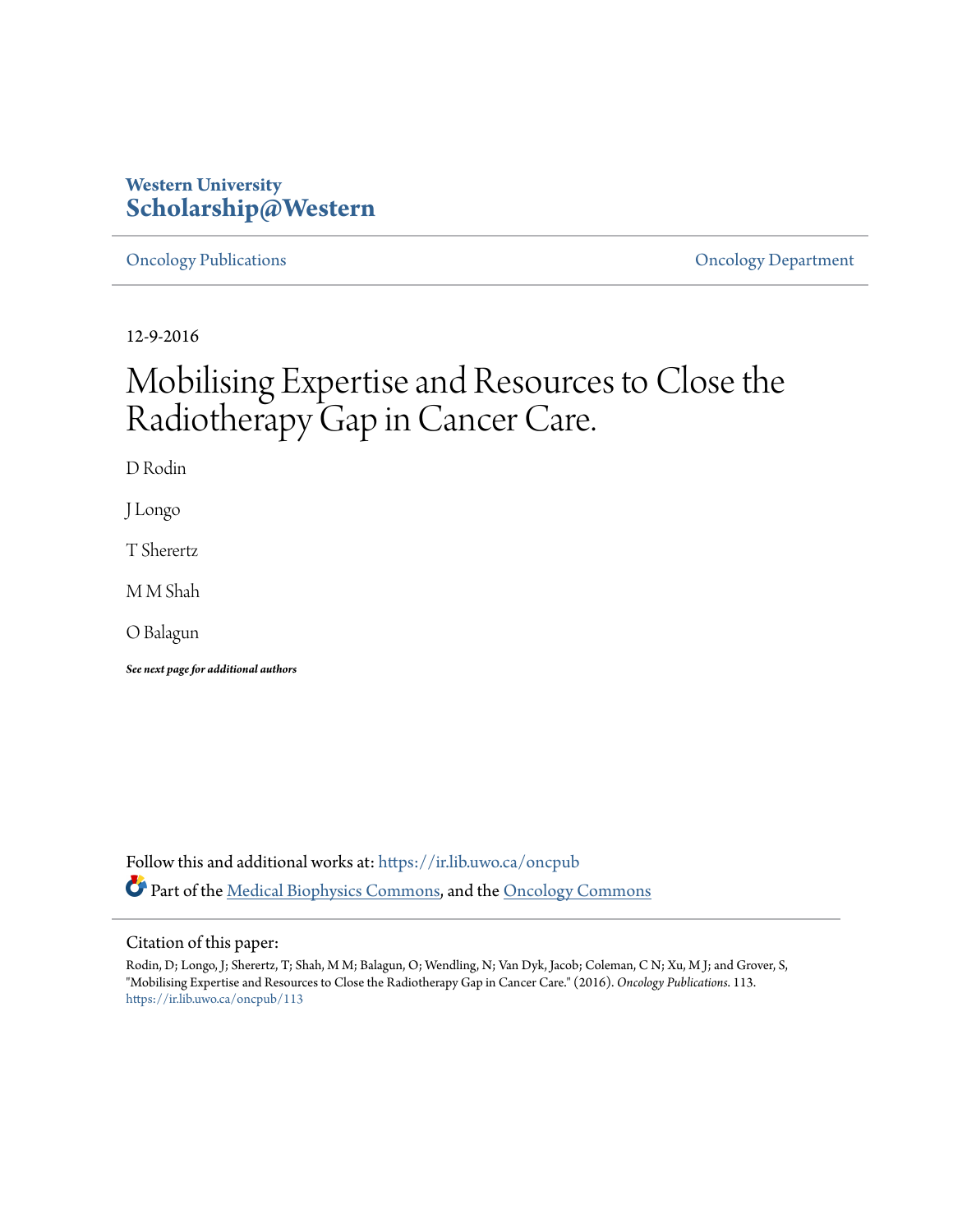#### **Authors**

D Rodin, J Longo, T Sherertz, M M Shah, O Balagun, N Wendling, Jacob Van Dyk, C N Coleman, M J Xu, and S Grover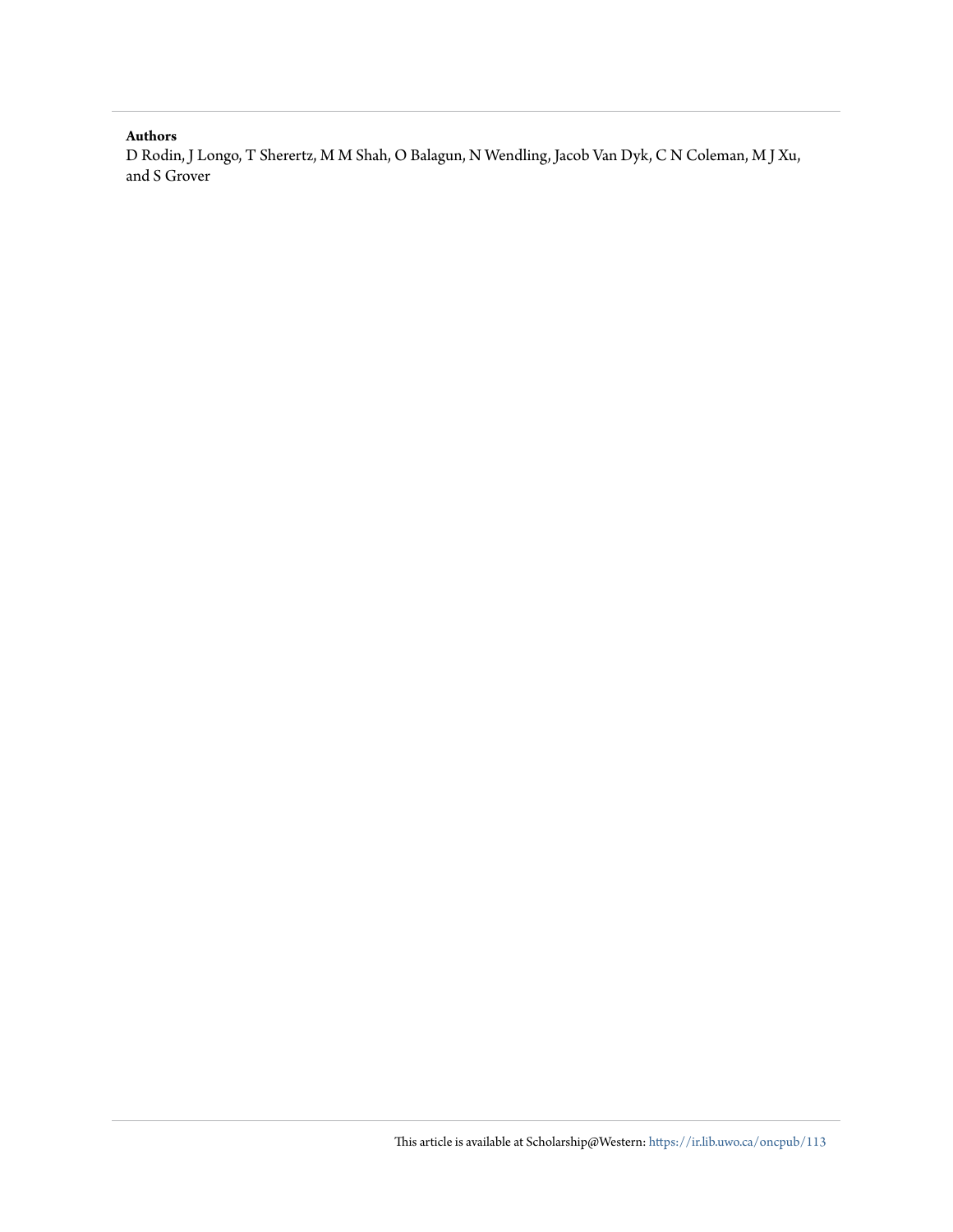# **RTICLE IN PRESS**

#### Clinical Oncology xxx (201[6](http://dx.doi.org/10.1016/j.clon.2016.11.008))  $1-6$



Contents lists available at ScienceDirect

# Clinical Oncology



journal homepage: [www.clinicaloncologyonline.net](http://www.clinicaloncologyonline.net)

#### Overview

# Mobilising Expertise and Resources to Close the Radiotherapy Gap in Cancer Care

D. Rodin  $^*$ †, J. Longo  $^*$ ‡, T. Sherertz  $^*$ §, M.M. Shah  $^*$ ¶, O. Balagun  $^*$ ||, N. Wendling  $^*$ , J. Van Dyk  $***$ <sup>++</sup>, C.N. Coleman  $*$ , M.J. Xu  $\S$ , S. Grover  $*$ <sup>+</sup> $\pm$ 

\* International Cancer Expert Corps (ICEC), New York, New York, USA

 $\dagger$ Department of Radiation Oncology, University of Toronto, Toronto, Canada

 $^{\ddagger}$ Department of Radiation Oncology, Medical College of Wisconsin, Milwaukee, Wisconsin, USA

 $\delta$  Department of Radiation Oncology, University of California, San Francisco, California, USA

{Department of Radiation Oncology, Henry Ford Hospital, Detroit, Michigan, USA

jjDepartment of Radiation Oncology, Cornell University Medical School, New York, New York, USA

\*\*Departments of Oncology and Medical Biophysics, Western University, London, Ontario, Canada

 $\dagger$  Medical Physics for World Benefit (MPWB), Canada

 $\ddot{\text{m}}$  Department of Radiation Oncology, University of Pennsylvania, Philadelphia, Pennsylvania, USA

Received 27 October 2016; accepted 15 November 2016

#### Abstract

Closing the gap in cancer care within low- and middle-income countries and in indigenous and geographically isolated populations in high-income countries requires investment and innovation. This is particularly true for radiotherapy, for which the global disparity is one of the largest in healthcare today. New models and paradigms and non-traditional collaborations have been proposed to improve global equity in cancer control. We describe recent initiatives from within the radiation oncology community to increase access to treatment, build the low- and middle-income countries' radiation oncology workforce, mobilise more professionals from within high-income countries and raise awareness of the global need for equitable cancer care. 2016 The Royal College of Radiologists. Published by Elsevier Ltd. All rights reserved.

Key words: Cancer care; global health; health disparities; radiation oncology

### Statement of Search Strategies Used and Sources of Information

This article was written in collaboration with radiation oncologists working within global health settings and reflect expert opinion. No formal search strategy was employed.

## Introduction

Low- and middle-income countries (LMICs) are estimated to have only 5% of cancer care resources, yet account for 80% of the disability-adjusted life-years lost to cancer [\[1\]](#page-6-0).

Author for correspondence: S. Grover, Department of Radiation Oncology, University of Pennsylvania, 3400 Civic Center Blvd, Philadelphia, 19104 PA, USA. Tel: +1-215-615-3714; Fax: +1-215-349-8975.

E-mail address: [Surbhi.grover@uphs.upenn.edu](mailto:Surbhi.grover@uphs.upenn.edu) (S. Grover).

Although radiotherapy is one of the essential cancer treatment modalities used in more than half of all cancer cases in high-income countries (HICs), over 90% of individuals in low-income countries have no access to radiotherapy [\[2,3\]](#page-6-0). Even in resource-rich countries, radiotherapy and other specialised oncological services are typically concentrated in large urban settings, leaving populations living in rural or remote settings vulnerable to cancer disparities  $[4-7]$  $[4-7]$ .

As we begin to develop evidence to support long-term investment in radiotherapy for LMICs  $[8]$ , we must also carefully consider the long-term sustainability of physical and human capital required by radiotherapy programmes in resource-limited regions. This includes developing and supporting global initiatives that have been created to engage with non-governmental organisations (NGOs), governments, industry partners and academic institutions. Here we describe current efforts to sustainably foster

<http://dx.doi.org/10.1016/j.clon.2016.11.008>

0936-6555/© 2016 The Royal College of Radiologists. Published by Elsevier Ltd. All rights reserved.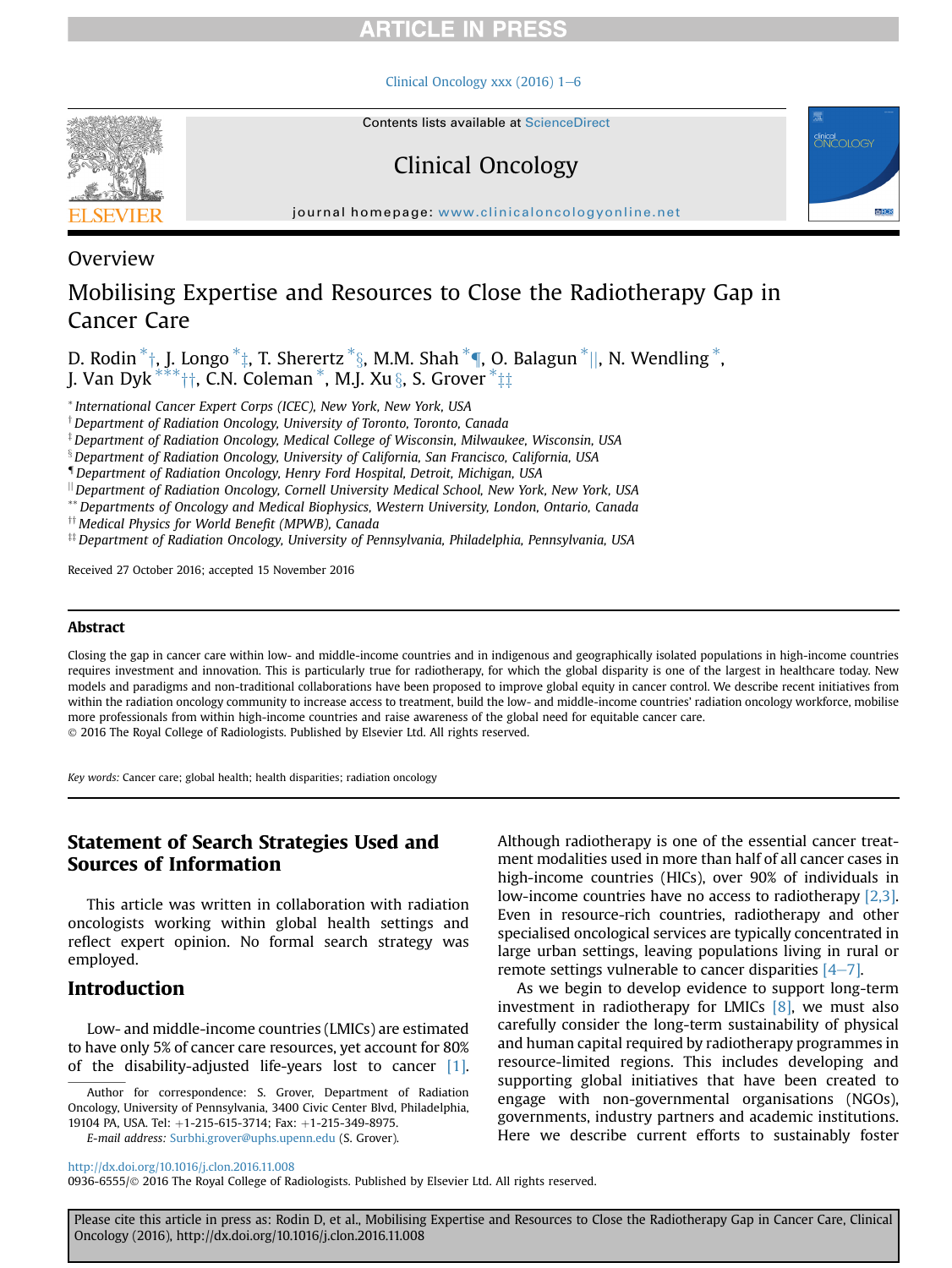medical expertise and robust radiotherapy centres in LMICs and remote areas of HICs. We review the existing challenges to mobilising expertise and resources to these regions and highlight potential innovative solutions.

## Mobilising the Radiation Oncology Community

Unsubstantiated assumptions about the affordability and feasibility of radiotherapy in low resource settings have severely limited efforts to improve access. For this reason, the Board of the Union for International Cancer Control convened the Global Task Force on Radiotherapy for Cancer Control (GTFRCC) in 2013 to raise awareness about the dramatic inequalities in radiotherapy access and to develop an economic platform to support national and international investment. The GTFRCC published a report in Lancet Oncology in 2015 that detailed the demand for radiotherapy, the cost of building infrastructure and training professionals to deliver radiotherapy, and the financial return on investment at a macroeconomic level[\[8\]](#page-6-0). This report was the culmination of a collaborative effort of over 100 experts from around the world across radiotherapy, industry, cancer control and economics. Building on the momentum generated by the report, the European Society for Radiation Oncology (ESTRO) is developing a global partnership of organisations to continue to work on improving radiotherapy investment in LMICs.

One of the Calls to Action in the GTFRCC report was for 7500 radiation oncologists, 20 000 radiation therapists and 6000 medical physicists to be trained for LMICs by the year 2025. Accomplishing this will require a creative and substantial multipronged effort, a research and implementation challenge as significant as that of the more classical academic research tracks. At present, many LMICs lack appropriate education and training programmes and do not have the expertise, resources or personnel to provide practical on-the-job training. Success in the creation of an educational programme to develop a trained workforce will require collaboration among international, national, regional, local and NGOs [\[9\]](#page-6-0).

### Global Health as a Career Path in Radiation **Oncology**

It is yet unclear how LMICs will find educators to train more radiation oncologists, physicists and radiation therapists tofill this important need. Although many retiring oncologists have devoted their post-practice years to this calling, the clinical and financial demands on those who are still in practice often preclude dedicated global health work. Furthermore, despite growing interest among oncologists, global oncology is still not well recognised and supported as a career path [\[10\].](#page-6-0) As a result, the engagement of trainees and early career faculty in resource-poor settings has often been limited to self-funded, small-scale projects. This model of global health work in largely uncoordinated single-person silos during 'free time' is minimally effective and not sustainable.

'Value' in HIC oncology departments has traditionally been quantified by revenue and research generation. Yet, growing recognition of the global inequities in cancer care resources has led many to reconsider how to support and assign 'value' to radiation oncologists addressing this important problem. Academic centres with global health departments are now beginning to pursue multidisciplinary partnerships to make sustainable and impactful contributions. One such example is University of Pennsylvania's commitment to support one of their staff radiation oncologists to work full-time with the local team at Princess Marina Hospital in Botswana to develop oncology research, teaching and clinical care infrastructure.

Academic careers in global oncology have expanded to fields such as implementation science, care coordination, epidemiology, cancer biology and the development of low cost and point-of-care interventions. This work can be partially carried out on the ground in LMICs or may take place remotely when personal or professional commitments do not allow such time away from the home base. Faculty members who are on the ground in locations distant from their home site require professional support, which may occur through telemedicine access, case review, data management and statistical resources, remote didactic lectures, and multidisciplinary input on training plan protocols and care guidelines. A more robust academic approach, with quantification and publication of findings, will help build an evidence base that can be more broadly appreciated.

Opportunities for trainees to engage in global health are also expanding. The Global Health Rotation Initiative was launched in 2015 by US and Canadian radiation oncology residents to facilitate international educational exchanges for trainees [\[11\]](#page-7-0). A database of global radiation oncology organisations with resident elective opportunities is hosted on the online radiotherapy community website, [www.](http://www.globalrt.org) [globalrt.org](http://www.globalrt.org) [\[30\]](#page-7-0). Radiation oncology residents can rotate at diverse sites. For example, the Christie NHS Foundation Trust in Manchester, UK, the Cancer Diseases Hospital in Lusaka, Zambia and Walking Forward, which works with indigenous populations in the USA.

### Partnerships to Improve Training within Low- and Middle-income Countries

The development of educational initiatives within LMICs has also been gaining momentum. For many years, the International Education Subcommittee of the American Society for Radiation Oncology (ASTRO) has run an eContouring Ambassador Initiative programme in which designated experts coach others on how to delineate organs and tumours on three-dimensional images [\[12\].](#page-7-0) Varian's educational programme, 'Access to Care', prepares staff to operate the equipment that their respective centres have acquired [\[13\].](#page-7-0) Varian is now establishing multiple training sites throughout the African continent and individual projects have been implemented with the goal of training the workforce in LMICs. A pilot curriculum for institutions transitioning from two-dimensional to three-dimensional breast conformal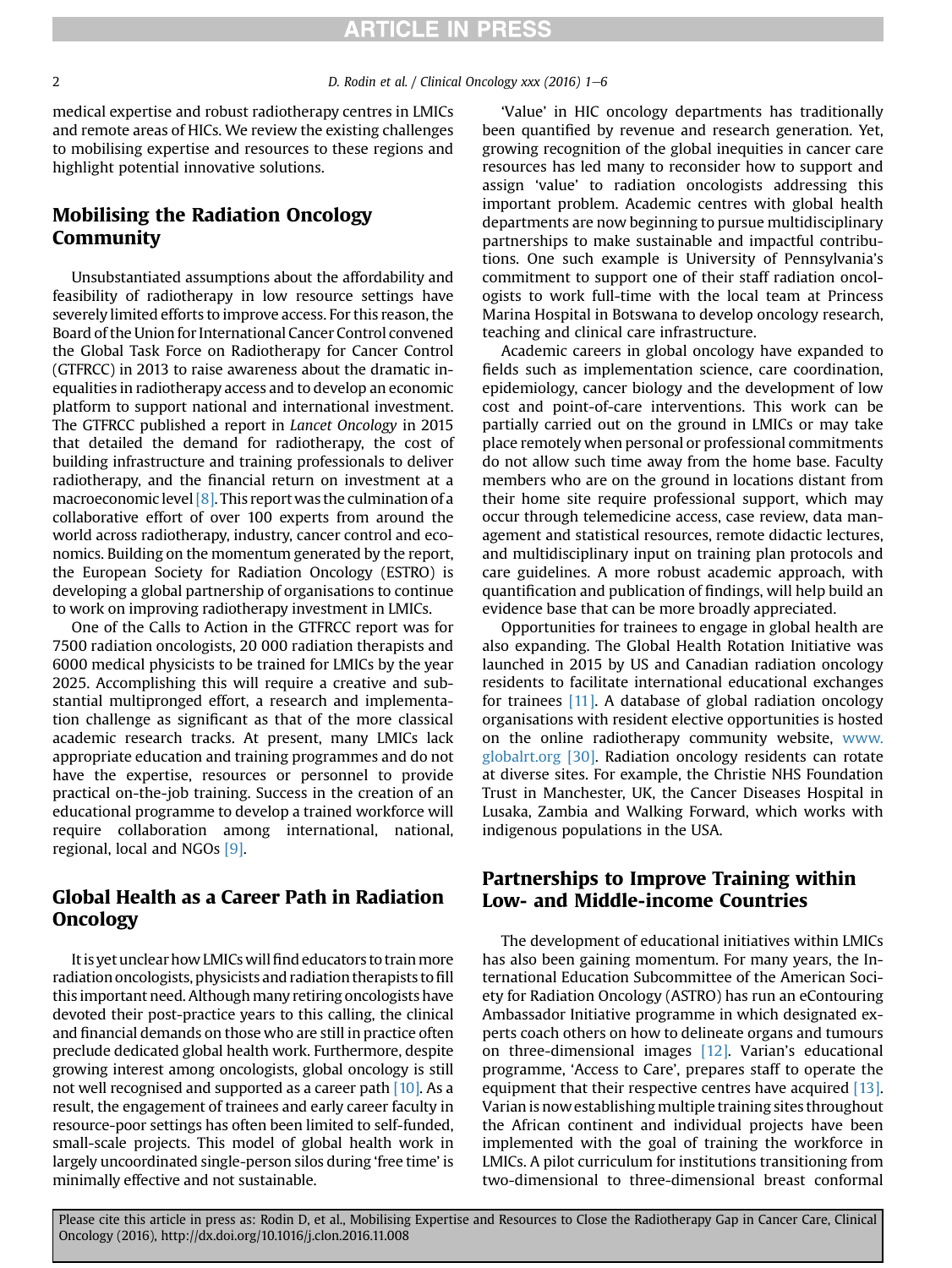radiation therapy has been successfully implemented in Armenia and will also be launched in Gabon [\[14\].](#page-7-0) The Global Radiation Oncology Collaboration in Education (GRaCE) is another example of an international collaboration to formally establish basic competency goals for radiation oncology training that may one day include LMICs [\[15\]](#page-7-0).

Although much of the focus has been on increasing the physician and radiation technician training, Medical Physics for World Benefit (MPWB, formerly called Medical Physicists Without Borders) is an altruistic NGO established to support the effective and safe use of physics and technologies in medicine [\[16,17\]](#page-7-0). This is accomplished through advising, training, demonstrating and/or participating in medical physics-related activities and developing partnerships and relationships to support specific individual cancer programmes in LMICs. For example, MPWB may offer on-thejob training or help to support medical physics masters degree programmes in LMICs. MPWB is a young organisation incorporated in Canada in 2015 and in the USA in 2016, with its recent activities outlined in [Appendix Table A1.](#page-5-0)

### Mentorship: the International Cancer Expert Corps

One of the largest concerted efforts to establish sustainable training and mentorship relationships between HICs and LMICs is the International Cancer Expert Corps (ICEC). The ICEC is a not-for-profit NGO whose goal is to implement a sustainable global health career path from trainee to retiree, working with academic institutions, professional societies and dedicated individuals [\[18\].](#page-7-0) To expand global network capacity, ICEC accesses human resources that might otherwise be lost. This includes altruistic, globally oriented young leaders, senior retirees with decades of experience, private practitioners and mid-career academicians.

The ICEC model builds on existing global health programmes by providing sustainable mentorship from experts in hubs to associates in ICEC centres in LMICs and in under-served regions in HICs [\[19\]](#page-7-0). Hubs are academic cancer centres, practices and professional organisations that provide expertise and infrastructure. The initial expert/hub to associate/ centre pairings are built from pre-existing 'twinning' relationships. Each ICEC centre in the LMICs has a principal investigator whose team is mentored by a multinational cadre of experts. Mentorship is based on formal guideline and protocol-based care. When an ICEC centre passes a quality assurance review, which may take years, it will have the skills to manage cancer by internationally acceptable standards and become regional and global centres of excellence. In addition to mentor-mentee in-country on-site visits, consistent mentoring is accomplished through recurring weekly teleconferences. This avoids the pattern of periodic visits with big gaps in between and allows a global health career to fit within a typical workweek. By encouraging individual programmes to maintain their identity while working together as part of a global team with standardised policies, procedures and metrics, the model is self-propagating and could fill the enormous personnel gap noted above.

Although only a newly formed NGO, ICEC has helped to establish unique partnerships among experts involved with the security of nuclear material and those interested in cancer care. Concern by the US Interagency Working Group on Alternatives to High-Activity Radioactive Sources (GARS) about the safety of radiation resources for cancer in politically unstable regions has led the James Martin Center for Non-Proliferation to develop a new paradigm entitled 'Treatment, not Terror' [\[20,21\].](#page-7-0) This includes recognising (i) the need for cancer care to be the primary goal rather than the removal of radiation sources (particularly cobalt-60, (ii) the need for training personnel in the safe use of linear accelerators, and (iii) the opportunity to develop high-quality linear accelerators that are tailored for challenging environments.

## International Efforts to Address the Radiation Machine Shortfall

In addition to education and workforce capacity building, important and creative partnerships have also been developed to enable delivery and commissioning of new radiotherapy equipment. There is considerable variability in governmental regulations, medical infrastructure and ability to accommodate radiation therapy equipment across LMICs. In 2009, the International Atomic Energy Agency (IAEA) established the Advisory Group on Increasing Access to Radiotherapy (AGaRT) under the Programme of Action for Cancer Therapy (PACT). AGaRT was created to help countries acquire radiotherapy machines, negotiate appropriate service contracts and to help design sustainable facilities [\[22\]](#page-7-0).

Some organisations and institutions in HICs have been willing to donate machines that are no longer in use to LMICs. However, the process that must be followed for such donations to occur has often been a barrier to timely equipment transfer. The initial steps include identification of a donor site for equipment and the engagement with industry to assist in evaluation and disassembly. Before shipment, a recipient site must be evaluated for the ability to safely house the donor unit, the feasibility of retrofitting current bunkers for donated machines (shielding, physical facilities, etc.), access to treatment personnel (physicians, physicists, radiation therapists), current medical facilities, coordination/collaboration of local government/health ministries, and adaptations required for local electrical/ technological infrastructure. If all of these criteria are met, a machine can be shipped, re-assembled and installed. Commissioning the machines and creating a self-sustaining educational/treatment infrastructure with limited resources (monetary, technological, trained personnel) is a substantial ongoing challenge.

Radiating Hope is a non-profit organisation that aims to assist with safe, effective use of equipment, supporting onsite training of personnel, sustained remote technical support, partnerships with medical professionals and industry, and education of local communities through global partnerships [\[23\].](#page-7-0) It has also provided funds to assist with training of personnel and assistance with creating a selfsustaining infrastructure, in the context of limited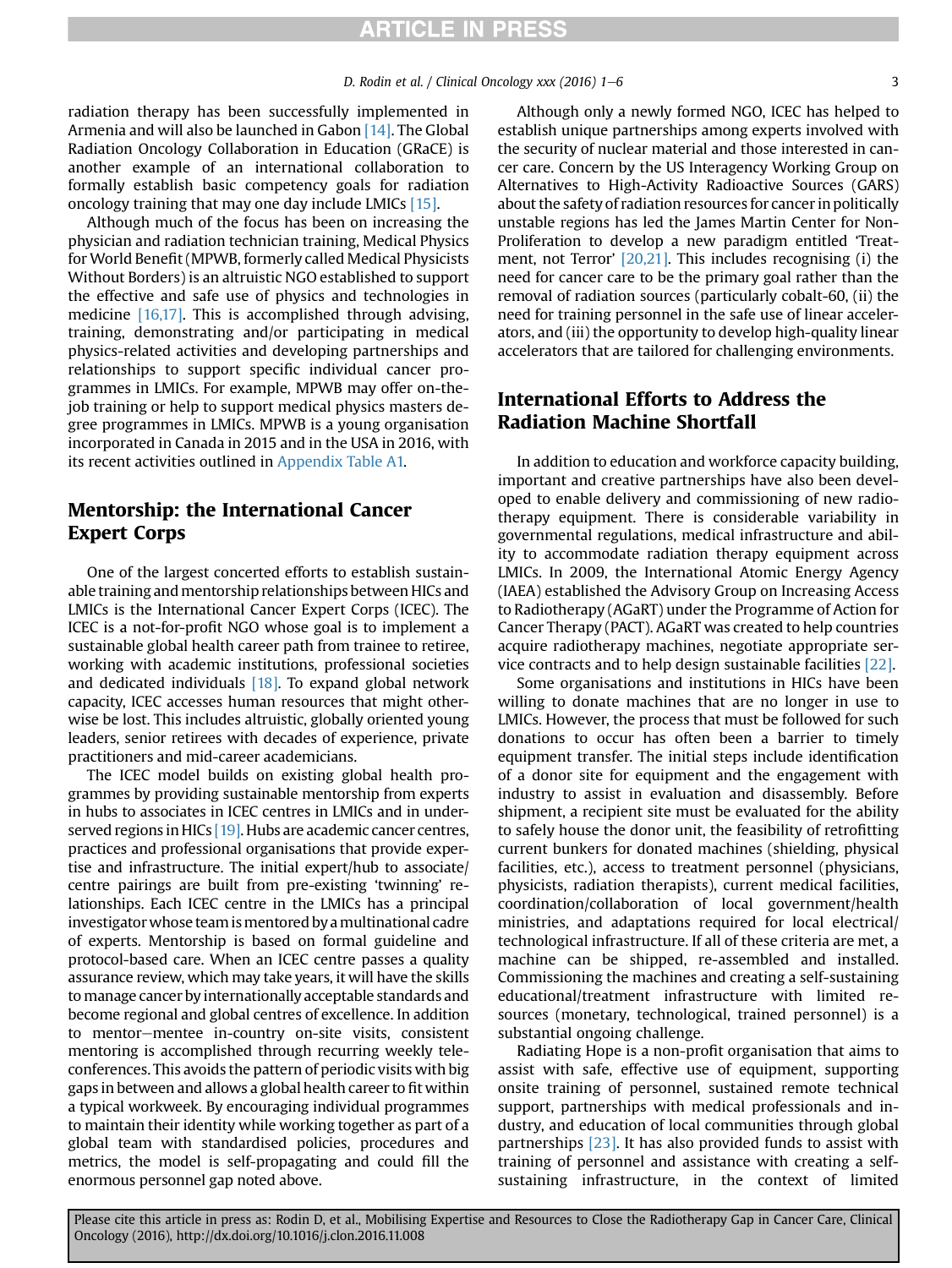<span id="page-5-0"></span>resources. Over the past 6 years, Radiating Hope has collaborated with industry and has facilitated the donation of nine radiation teletherapy units (used/refurbished) and one high dose rate afterloader in Guatemala, Honduras, Madagascar, Peru, Ukraine, Senegal, Tanzania. Further details of these initiatives are outlined in Appendix Table A2. Radiating Hope currently has one linear accelerator in storage and is searching for a qualified recipient.

The International Organization for Medical Physics (IOMP) also coordinates donations of treatment-related equipment and supplies, such as treatment planning systems, imaging systems, immobilisation devices, multileaf collimators and ion chambers. Nearly 20 countries have received these donations [\(www.radiatinghope.org](http://www.radiatinghope.org) and [www.iomp.org](http://www.iomp.org)). Individual institutions have also supported machine donation. For example, Istituto Scientifico Romagnolo per lo Studio e la Cura dei Tumori (IRST) in Italy donated a linear accelerator to Bugando Medical Centre in Mwanza, Tanzania. They have also collaborated with the hospital and local policy makers to advance comprehensive cancer care, including prevention, screening and education in that region [\[24\]](#page-7-0).

## 'Global Health' Needed within Highincome Countries

In light of the growing enthusiasm to expand radiotherapy capacity to LMICs, it is important to remember that 'global health' needs still exist within HICs themselves. Stark cancer disparities are observed between the general population and indigenous and other resource-limited communities within HICs. Indigenous groups present with more advanced-stage cancers and have higher rates of cancer mortality when compared with non-indigenous people in the same country  $[4-6]$  $[4-6]$ . Indeed, cancer is the leading cause of premature death among the American Inuit [\[25\]](#page-7-0). They are the only racial group in the USA for which cancer death rates have not declined over the past 20 years; instead, cancer mortality rates have increased [\[25\].](#page-7-0) As global oncology works in parallel to address LMICs and these vulnerable communities within HICs, we hope there will be many opportunities for solution sharing and mutual benefit.

Indigenous people face barriers to optimal cancer care that are similar to those faced by cancer patients in LMICs. In resource-rich countries, radiation therapy and other specialised oncological services are typically concentrated in large urban settings, while greater proportions of indigenous people live in rural or remote settings  $[4-7]$  $[4-7]$  $[4-7]$ . First Nations People, Métit and Inuit living in Nunavut must travel a minimum of 2000 km by air to receive specialty care [\[26\].](#page-7-0) This geographical barrier and the requirements of transportation and temporary housing fall are analogous to that in LMICs [\[27\].](#page-7-0)

Efforts to better understand and address cancer disparity within indigenous populations can serve as a model for adapting cancer education programmes for other underserved populations. Walking Forward is a superb example of a multifaceted programme that was developed through funding from the National Cancer Institute's Cancer Disparities Research Partnership. Through an emphasis on cancer education, patient navigation and clinical trial participation, Walking Forward addresses the barriers that prevent Lakota Sioux in the region surrounding Rapid City, South Dakota from being diagnosed with cancer at earlier stages and achieving optimal cancer outcomes [\[27,28\]](#page-7-0). To overcome deeply engrained mistrust of clinical trials, Walking Forward works with tribal councils, develops culturally sensitive consents, translates trial information into Lakota, and has created local employment opportunities for culturally competent staff members, many of whom grew up and still live on the reservations. Over 2500 American Inuit had enrolled on Walking Forward research studies [\[29\]](#page-7-0).

## Conclusion

The increased discourse on global oncological disparities, specifically in radiotherapy, has brought a welcomed demand for action. Addressing the disparities in cancer treatment will require oncology leaders to identify better ways to coordinate and support existing efforts and innovate to fulfil unmet needs. Sustainable investment in education, mentorship and global radiation oncology career paths will serve to greatly improve the radiation oncology workforce in LMICs. Multidisciplinary collaborations are needed to provide the machines and expertise needed to commission and maintain radiotherapy units. Advances in cancer capacity within LMICs and resource-limited regions in HICs will hopefully serve to benefit both populations. Given the many efforts to answer the demand for action in oncological care and radiotherapy, collaboration and mutual support among multiple concerted efforts is necessary.

#### Appendix

#### Table A1

Recent Medical Physics for World Benefit (MPWB) activities

- Zimbabwe is seeking additional expertise in support of a new medical physics masters degree programme.
- MPWB is in discussion with University of Toronto about the possibility of supporting an MSc project in medical physics in Ethiopia. Ethiopia is planning to open five new cancer centres in the next few years.
- One of our board members (Yakov Pipman) presented at the Harvard Global Health Summit on behalf of MPWB.
- Two board members of MPWB received invitations to participate in discussions at CERN about the development of a low cost, modular linear accelerator.
- Discussions have been initiated with major vendors to develop partnerships in practical 'on-the-job' training programmes.
- Close communications are in progress with the International Atomic Energy Agency regarding projects in Zimbabwe and Jamaica.
- MPWB has been invited to be a non-government cooperating organisation for ICARO2 (International Conference on Advances in Radiation Oncology) in 2017.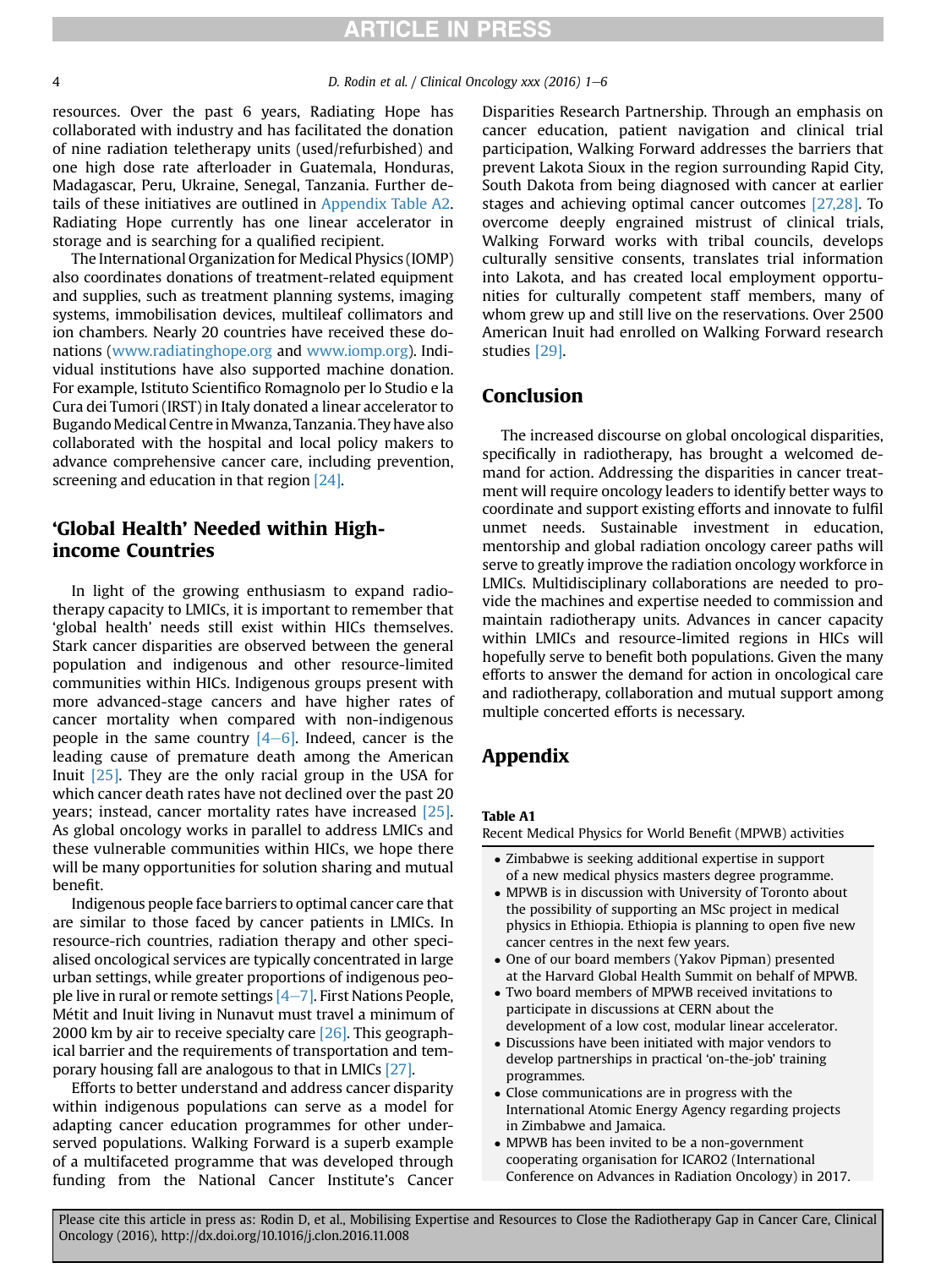- <span id="page-6-0"></span>- Communications are in progress regarding a collaboration between MPWB and Radiating Hope to provide short-term on-the-job training in Ghana.
- Various other requests have been made. For example, some Rotarians in Canada would like to donate a cobalt machine to Uganda and they are seeking training support from MPWB.

#### Table A2

Projects conducted by Radiating Hope

| Year              | Nation                                      | Project/donation                                                                                                                                                                       |
|-------------------|---------------------------------------------|----------------------------------------------------------------------------------------------------------------------------------------------------------------------------------------|
| <b>Since 2010</b> |                                             | • Global cancer advocacy via mountain climbing, runs, annual medical                                                                                                                   |
|                   |                                             | missions, symposiums                                                                                                                                                                   |
|                   | Madagascar                                  | • Cobalt unit                                                                                                                                                                          |
|                   | Peru                                        | • Linear accelerator                                                                                                                                                                   |
| 2011              | Panama City, Panama                         | • Brachytherapy equipment                                                                                                                                                              |
|                   | <b>International Cancer Center</b>          | • Treatment planning guidance/assistance                                                                                                                                               |
|                   |                                             | • Trained medical professionals and local healthcare staff to perform<br>cancer screenings                                                                                             |
| 2012              | Dakar, Senegal                              | • High dose rate afterloader, source changed as needed                                                                                                                                 |
|                   | L'Institut Jolio-Curie Dctantec             | • In-person training visits for technical support, self-sustaining<br>infrastructure with library of plans with fixed geometry, financial<br>support, weekly physics technical support |
|                   |                                             | · Volunteer visits to adapt brachytherapy to a low-resource, limited<br>trained personnel setting                                                                                      |
| 2013              | Tegucigalpa, Honduras                       | • 2 teletherapy units                                                                                                                                                                  |
|                   | Centro Oncologico Hondureno                 | • Multileaf collimator currently being installed                                                                                                                                       |
| 2014              | Kharkiv, Ukraine                            | • Linear accelerator donated from University of Minnesota                                                                                                                              |
|                   | Kharkiv Institute of Physics and Technology |                                                                                                                                                                                        |
| 2014              | Moshi, Tanzania                             | • First Kilimanjaro Climb and Greater Horn Oncology Symposium (GHOS)                                                                                                                   |
|                   | Kilimanjaro Christian Medical Center        | for fundraising and to increase awareness                                                                                                                                              |
| 2015              | Guatemala City, Guatemala                   | • 3 orthovoltage teletherapy machines                                                                                                                                                  |
| 2015              | Mwanza, Tanzania                            | • Linear accelerator donated from Mayo Clinic                                                                                                                                          |
|                   | Bugando Medical Center                      | • Second Kilimanjaro fundraising climb                                                                                                                                                 |
| 2016              | Mwanza, Tanzania                            | • High dose rate afterloader                                                                                                                                                           |
|                   | <b>Bugando Medical Center</b>               | • Second GHOS                                                                                                                                                                          |
|                   |                                             | • Partnering with MD Anderson to calibrate donated physics equipment<br>and send to developing nations                                                                                 |
| 2016              | Kenya                                       | • Training and travel grants to physicist to receive training in Ghana                                                                                                                 |
| 2016              | Senegal                                     | • Sending radiation treatment staff from Dakar for training at the Amer-<br>ican Society for Radiation Oncology (ASTRO) annual meeting                                                 |

#### References

- [1] [Farmer P, Frenk J, Knaul FM,](http://refhub.elsevier.com/S0936-6555(16)30408-3/sref1) et al. Expansion of cancer care [and control in countries of low and middle income: a call to](http://refhub.elsevier.com/S0936-6555(16)30408-3/sref1) action. Lancet [2010;376:1186](http://refhub.elsevier.com/S0936-6555(16)30408-3/sref1)-[1193.](http://refhub.elsevier.com/S0936-6555(16)30408-3/sref1)
- [2] Barton MB, Jacob S, Shafiq J, et al[. Estimating the demand for](http://refhub.elsevier.com/S0936-6555(16)30408-3/sref2) [radiotherapy from the evidence: a review of changes from](http://refhub.elsevier.com/S0936-6555(16)30408-3/sref2) 2003 to 2012. [Radiother Oncol](http://refhub.elsevier.com/S0936-6555(16)30408-3/sref2) 2014;112:140-[144](http://refhub.elsevier.com/S0936-6555(16)30408-3/sref2).
- [3] [Zubizarreta EH, Fidarova E, Healy B, Rosenblatt E. Need for](http://refhub.elsevier.com/S0936-6555(16)30408-3/sref3) [radiotherapy in low and middle income countries - the silent](http://refhub.elsevier.com/S0936-6555(16)30408-3/sref3) [crisis continues.](http://refhub.elsevier.com/S0936-6555(16)30408-3/sref3) Clin Oncol 2015;27:107-[114](http://refhub.elsevier.com/S0936-6555(16)30408-3/sref3).
- [4] [Javid SH, Varghese TK, Morris AM,](http://refhub.elsevier.com/S0936-6555(16)30408-3/sref4) et al. Guideline-concordant [cancer care and survival among American Indian/Alaskan](http://refhub.elsevier.com/S0936-6555(16)30408-3/sref4) [Native patients.](http://refhub.elsevier.com/S0936-6555(16)30408-3/sref4) Cancer 2014;120:2183-[2190.](http://refhub.elsevier.com/S0936-6555(16)30408-3/sref4)
- [5] [Moore SP, Green AC, Bray F,](http://refhub.elsevier.com/S0936-6555(16)30408-3/sref5) et al. Survival disparities in [Australia: an analysis of patterns of care and comorbidities](http://refhub.elsevier.com/S0936-6555(16)30408-3/sref5)

[among indigenous and non-indigenous cancer patients.](http://refhub.elsevier.com/S0936-6555(16)30408-3/sref5) BMC Cancer [2014;14:517.](http://refhub.elsevier.com/S0936-6555(16)30408-3/sref5)

- [6] [Seneviratne S, Campbell I, Scott N, Kuper-Hommel M,](http://refhub.elsevier.com/S0936-6555(16)30408-3/sref6) [Round G, Lawrenson R. Ethnic differences in timely adjuvant](http://refhub.elsevier.com/S0936-6555(16)30408-3/sref6) [chemotherapy and radiation therapy for breast cancer in New](http://refhub.elsevier.com/S0936-6555(16)30408-3/sref6) [Zealand: a cohort study.](http://refhub.elsevier.com/S0936-6555(16)30408-3/sref6) BMC Cancer 2014;14:839.
- [7] [Coleman CN, Love RR. Transforming science, service, and so](http://refhub.elsevier.com/S0936-6555(16)30408-3/sref7)ciety. Sci Transl Med [2014;6:259fs42](http://refhub.elsevier.com/S0936-6555(16)30408-3/sref7).
- [8] [Atun R, Jaffray DA, Barton MB,](http://refhub.elsevier.com/S0936-6555(16)30408-3/sref8) et al. Expanding global access [to radiotherapy.](http://refhub.elsevier.com/S0936-6555(16)30408-3/sref8) Lancet Oncol 2015;16:1153-[1186.](http://refhub.elsevier.com/S0936-6555(16)30408-3/sref8)
- [9] [Abdel-Wahab M, Bourque JM, Pynda Y,](http://refhub.elsevier.com/S0936-6555(16)30408-3/sref9) et al. Status of radio[therapy resources in Africa: an International Atomic Energy](http://refhub.elsevier.com/S0936-6555(16)30408-3/sref9) [Agency analysis.](http://refhub.elsevier.com/S0936-6555(16)30408-3/sref9) Lancet Oncol 2013;14:e168-[e175](http://refhub.elsevier.com/S0936-6555(16)30408-3/sref9).
- [10] [Rodin D, Yap ML, Grover S,](http://refhub.elsevier.com/S0936-6555(16)30408-3/sref10) et al. Global health in radiation [oncology: the emergence of a new career pathway.](http://refhub.elsevier.com/S0936-6555(16)30408-3/sref10) Semin Radiat Oncol [2016 \(in press\).](http://refhub.elsevier.com/S0936-6555(16)30408-3/sref10)